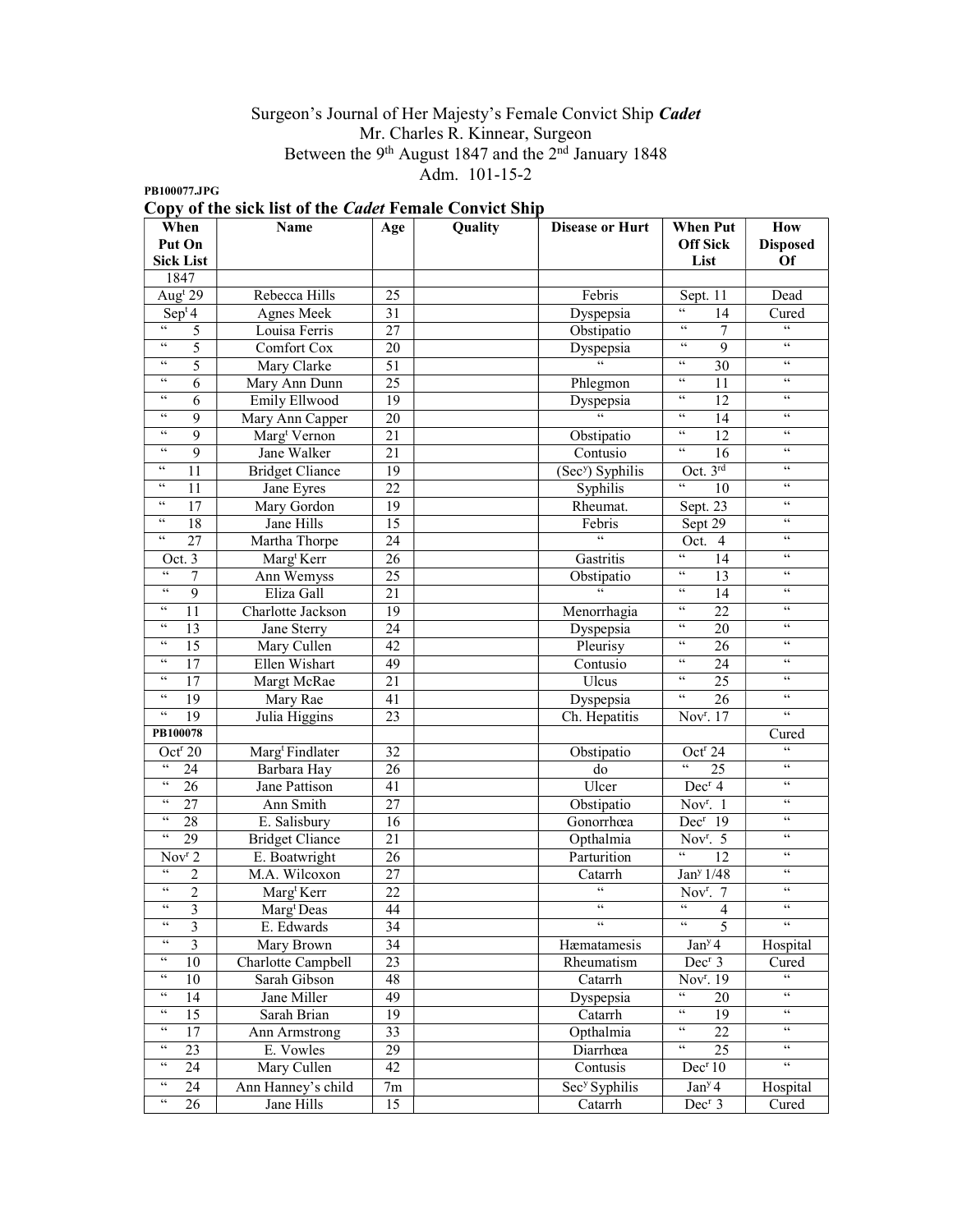| $\zeta\,\zeta$<br>30    | Mary Williamson              | 26 | Catarrh             | $Decr$ 3           |                    | $\zeta\,\zeta$       |
|-------------------------|------------------------------|----|---------------------|--------------------|--------------------|----------------------|
| 66<br>30                | Susan Clements               | 31 | Diarrhœa            |                    | Dec <sup>r</sup> 6 | $\zeta\,\zeta$       |
| 66<br>30                | Jane Walker                  | 21 | Catarrh             | Dec <sup>r</sup> 7 |                    | $\zeta\,\zeta$       |
| Nov <sup>r</sup> 30     | Deborah Hill                 | 19 | Gastritis           |                    | Jan <sup>y</sup> 4 | Hospital             |
| $Decr$ 3                | E. Boatwright                | 26 | Phlegmon            | Dec <sup>r</sup> 7 |                    | Cured                |
| $\epsilon\epsilon$<br>3 | Mary A. Toy                  | 31 | Catarrh             | 66                 | 6                  | $\mbox{G}\,\mbox{G}$ |
| $\zeta\,\zeta$<br>3     | Mary Elliot                  | 33 | Rheumatism          | 66                 | 9                  | $\zeta\,\zeta$       |
| 66<br>4                 | Harriet Williams             | 19 | Catarrh             | 66                 | 10                 | $\zeta\,\zeta$       |
| $\zeta\,\zeta$<br>7     | $E$ liz <sup>th</sup> McCann | 37 | 66                  | 66                 | 9                  | $\zeta\,\zeta$       |
| $\epsilon\epsilon$<br>7 | Elia Smith                   | 29 | 66                  | 66                 | 10                 | $\zeta\,\zeta$       |
| $\epsilon\epsilon$<br>7 | Ann Armstrong                | 33 | Diarrhœa            | 66                 | 11                 | $\zeta\,\zeta$       |
| 66<br>10                | Agnes Meek                   | 31 | <b>H</b> æmatamesis | 66                 | 20                 | $\zeta\,\zeta$       |
| 66<br>19                | <b>Esther Martin</b>         | 26 | Epilepsy            | $Jany$ 2           |                    | $\zeta\,\zeta$       |
| 66<br>19                | $E$ liz <sup>th</sup> Olson  | 47 | Diarrhœa            | 66                 | 3                  | $\zeta\,\zeta$       |
| 66<br>24                | Mary Rae                     | 41 | Catarrh             | 66                 |                    | $\zeta\,\zeta$       |

# CR Kinnear M.D.

Surgeon Superintendent

### PB100079

# A List of persons Vaccinated on board The Cadet Female Convict Ship

| Date                              | <b>Names</b>               | <b>Result</b>            |
|-----------------------------------|----------------------------|--------------------------|
| 1847                              |                            |                          |
| Sept <sup>r</sup> 2 <sup>nd</sup> | Mary McCullum (child)      | Successful               |
| 66                                | Emma Murphy (do)           | $\textsf{G}\,\textsf{G}$ |
| $\cdot \cdot$ 10 <sup>th</sup>    | Mich <sup>1</sup> Sullivan | $\textsf{G}\,\textsf{G}$ |
| $\frac{4}{18}$ th                 | Cath. Murdoch              | 66                       |
| $\cdot \cdot 26$ <sup>th</sup>    | George Brown               | $\textsf{G}\,\textsf{G}$ |
| $\cdot \cdot 26$ <sup>th</sup>    | Eliza Thomas               | Unsuccessful             |
| October 4 <sup>th</sup>           | William Allan              | Successful               |
| $\textsf{G}\,\textsf{G}$          | Eliza Thomas               | Do                       |
| $\epsilon$<br>12                  | Jane Smith                 | Do                       |
| 44<br>20                          | William Allan              | Do                       |
| 66<br>28                          | Esther Allan               | Do                       |
|                                   |                            |                          |

CR Kinnear M.D. Surgeon Superintendent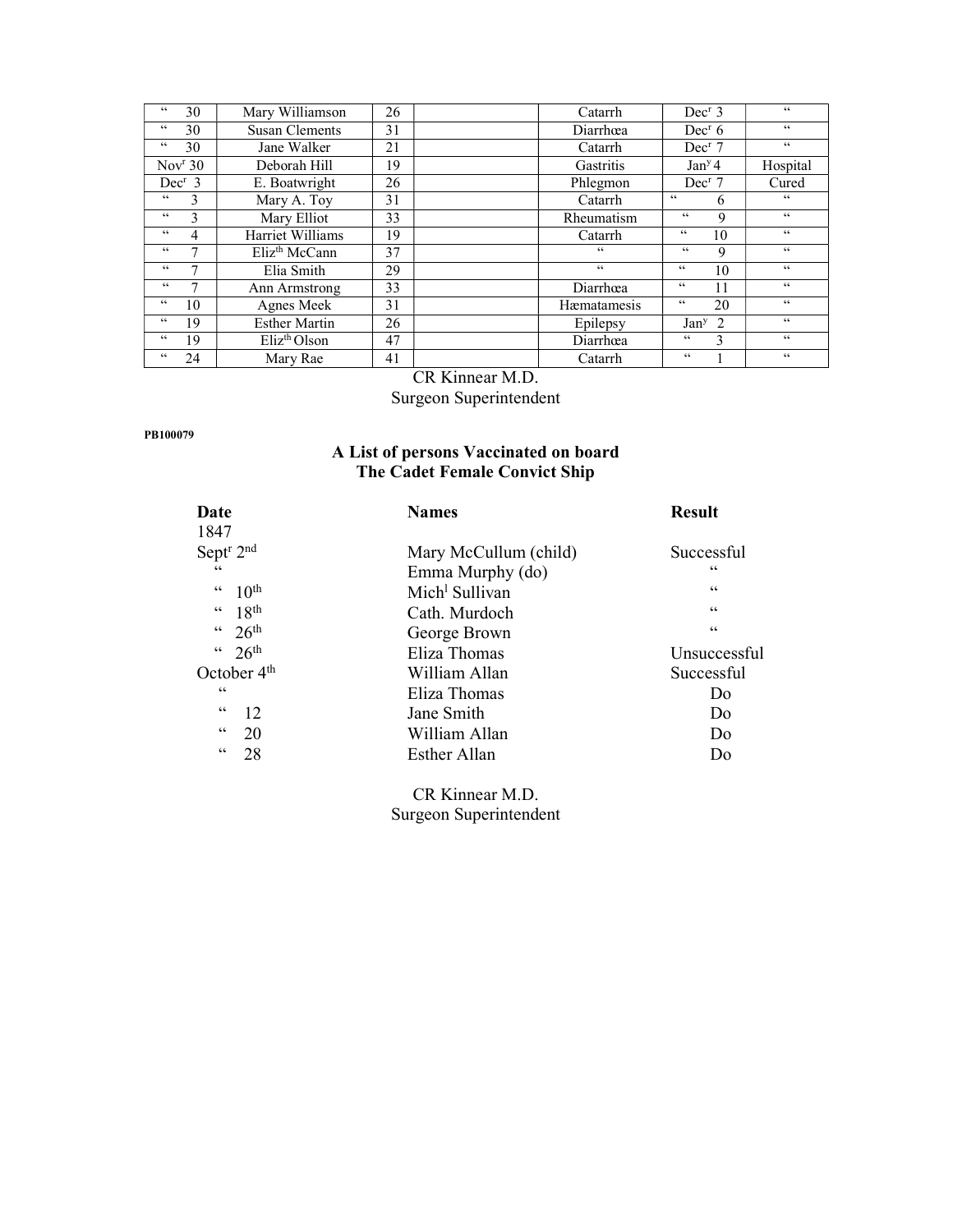#### PB100080. JPG

Medical and Surgical Journal of Her Majesty's Convict Ship Cadet between the  $9<sup>th</sup>$  August 1847 and the  $2<sup>nd</sup>$  January 1848 during which time the said ship has been employed in a voyage from England to Hobart Town, Van Diemen's Land

| Nature of<br><b>Disease</b> | No.<br>of<br>Case | Men's Names, Ages,<br><b>Qualities, Time when</b><br>and where taken ill,<br>and how disposed of.                                                    | The History, Symptoms, Treatment, and Daily<br>Progress of the Disease or Hurt.                                                                                                                                                                                                                                                                                                                                                                                                                                                                                                                                                                                                                                                                                                                                                                                                                                                                                                                                                                                                                                                                                                                                                                                                                                                                                                                                                                                                                                                                                                                                                                                                                                                                                                             |
|-----------------------------|-------------------|------------------------------------------------------------------------------------------------------------------------------------------------------|---------------------------------------------------------------------------------------------------------------------------------------------------------------------------------------------------------------------------------------------------------------------------------------------------------------------------------------------------------------------------------------------------------------------------------------------------------------------------------------------------------------------------------------------------------------------------------------------------------------------------------------------------------------------------------------------------------------------------------------------------------------------------------------------------------------------------------------------------------------------------------------------------------------------------------------------------------------------------------------------------------------------------------------------------------------------------------------------------------------------------------------------------------------------------------------------------------------------------------------------------------------------------------------------------------------------------------------------------------------------------------------------------------------------------------------------------------------------------------------------------------------------------------------------------------------------------------------------------------------------------------------------------------------------------------------------------------------------------------------------------------------------------------------------|
| Febris<br>PB100081. JPG     | 1                 | Rebecca Hills<br>An aetatis 25<br>29 <sup>th</sup> -September<br>Taken ill on the<br>$29th$ August<br>and died on<br>the 11 <sup>th</sup> September. | Came on board of the "Cadet" at Woolwich on the 28 <sup>th</sup><br>August, & on the following morning I found her<br>complaining of sickness $\&$ vomiting, with headache $\&$<br>pains in the limbs. She told me that she had been very<br>delicate for some time and had been under treatment in the<br>Infirmary at Millbank and treated for a stomach<br>complaint. As soon as her stomach was settled a little I<br>gave her a dose of <i>Castor Oil</i> 2 <i>i</i> .<br>1 <sup>st</sup> Sept <sup>r</sup> . She complains of pain over the Epigastric region<br>with tenderness on pressure, skin dry $\&$ hot – nausea with<br>a tendency to vomit. One motion from the Castor Oil.<br>Rx. Pulv. Seidlitz et app: Sinapisma Regioni Epigastrico.<br>P.M. Symptoms still the same.<br>$H^b$ [Habeat] Calomel gr iv Pulv Zingib g' iij Ol. Menthe $g^{tt}$<br>iij<br>2 <sup>nd</sup> Sept <sup>r</sup> Complains of sickness & vomiting. Bowels not<br>open. H <sup>b</sup> Enema purgans, et Mist Morphiæ č Camph [4?]<br>hora<br>Emp Cantharidis sinciput et supra regioni Epigastrico.<br>P.M. Bowels not open - Repet Enema č ol volatilis [Pinci<br>Lauricis? (perse Laurus) 3fs<br>Blister has risen on the nape of the neck $-$ that on the<br>epigastric region imperfectly $\&$ it has been reapplied.<br>3 <sup>rd</sup><br>Symptoms much the same with headach. Detrahatur<br>sanguis ad indicium. Cont mist Camph. č Carb Magnesiæ<br>et Spt. æther Nitros.<br>P.M. Blister has risen – one motion no vomiting – Cont<br>Mist. A very small quantity of blood was obtained.<br>4 <sup>th</sup><br>Has slept during the night – vomited once this morning a<br>quantity of green mucous fluid. Blisters discharging.<br>$H^b$ . Calomelanos g' iij opii g' i et cont mist. |
| PB100082. JPG               |                   |                                                                                                                                                      | 5 <sup>th</sup><br>A restless night - headach continues Blisters discharging<br>Reapp. Enema Purgans et $H^b$ Pil coloceo (colocyn?) no ij<br>12 noon. No vomiting. The Enema did not operate, and it<br>has been repeated with Terebinth & blisters have been<br>applied to the Temples. Two motions at $3 - \text{dark in colour}$<br>with scibalous (scybalous) matter. Complains still of<br>headache.<br>Blister on Temples discharging.<br>6 <sup>th</sup><br>Headach still continues with drowsiness, tongue dry &<br>furred in the centre. No motion Rx ol Crotonis $gtt$ i in<br>forma Pilulæ which caused vomiting in an hour after.<br>P.M. No motion. Repet ol Crotonis et H <sup>t</sup> Enema č<br>Terebinth.                                                                                                                                                                                                                                                                                                                                                                                                                                                                                                                                                                                                                                                                                                                                                                                                                                                                                                                                                                                                                                                                 |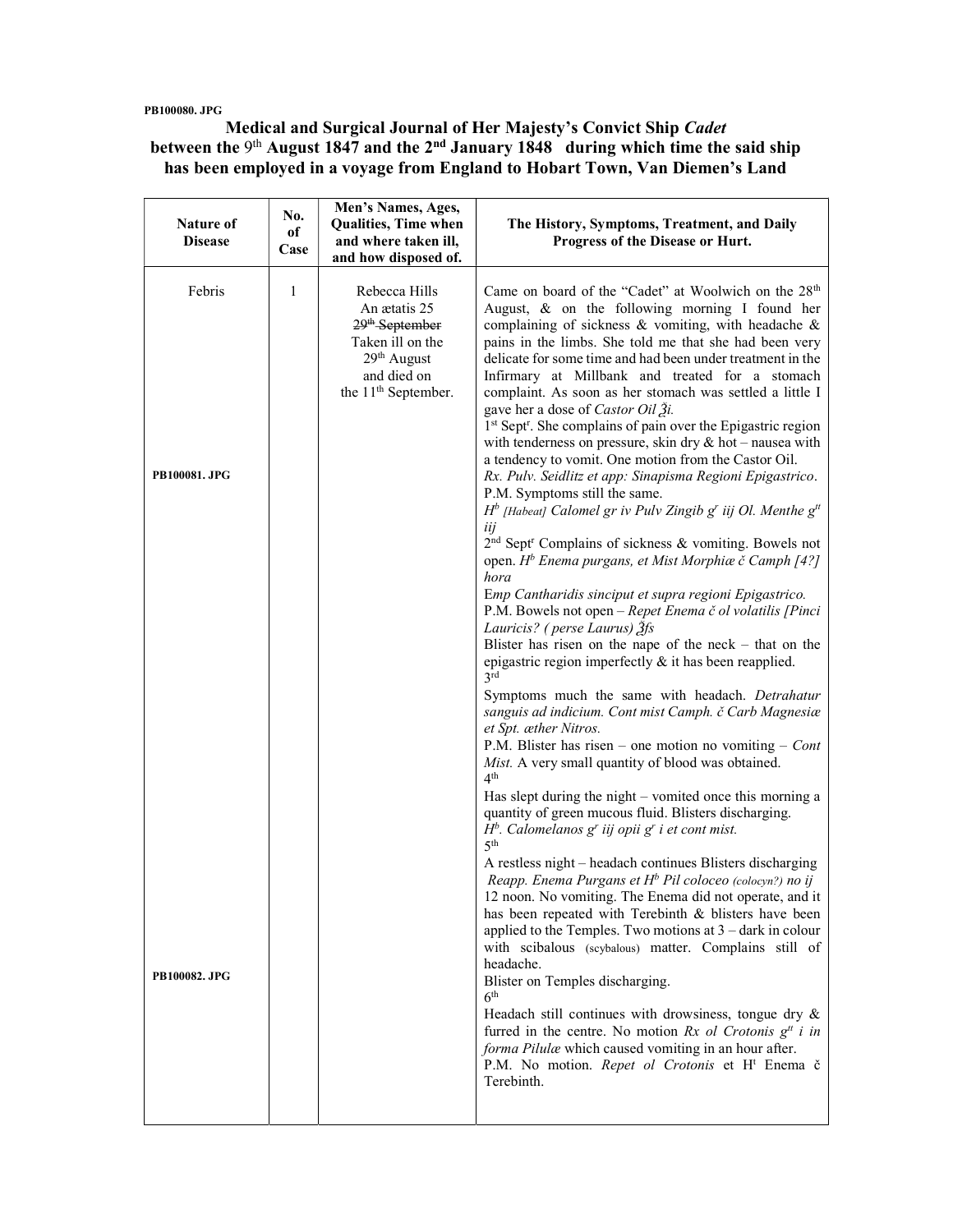|                |                                                                                                                          | 7 <sup>th</sup>                                                                                                                                                                                                                                                                                                                                                                                                                                                                                                                                                                                                                                                                                                                                                                                                                                                                                                                                                                                                                                                                    |
|----------------|--------------------------------------------------------------------------------------------------------------------------|------------------------------------------------------------------------------------------------------------------------------------------------------------------------------------------------------------------------------------------------------------------------------------------------------------------------------------------------------------------------------------------------------------------------------------------------------------------------------------------------------------------------------------------------------------------------------------------------------------------------------------------------------------------------------------------------------------------------------------------------------------------------------------------------------------------------------------------------------------------------------------------------------------------------------------------------------------------------------------------------------------------------------------------------------------------------------------|
|                |                                                                                                                          | A good night. Enema brought away a large quantity of<br>bilious looking matter. She feels a little better this<br>morning. Pain in the head less. Croton oil did not operate,<br>but produced Borborygmus.<br>Repet Enema č ol Ricini<br>Noon. The Enema has not operated & it has been repeated<br>with Terebinth Rx Ol. Crotonis $gtt$ ij č Ext Coloc co $gr$ v.<br>App Ungt Hyd Fort 3 ij supra abdomini.<br>Midnight Lethargic - Has passed a copious involuntary<br>stool followed by another shortly after. Wine & water to<br>be given during the night.<br>8 <sup>th</sup><br>Seems a little more sensible this morning - abdomen not                                                                                                                                                                                                                                                                                                                                                                                                                                      |
|                |                                                                                                                          | so tense & swollen. Pulse 90, regular & soft - Lethargy<br>continues - Extremities warm - Febrile symptoms<br>continue.                                                                                                                                                                                                                                                                                                                                                                                                                                                                                                                                                                                                                                                                                                                                                                                                                                                                                                                                                            |
|                |                                                                                                                          | Qth<br>Has passed a quiet night. Is insensible to what is going on<br>around her. A discharge of saliva from the mouth. Has<br>difficulty of swallowing. Skin cool. Pulse 90.<br>12. One motion (involuntary)<br>3 Seems more feverish – slight strabismus of the right eye<br>- coma not so great; but the difficulty of wallowing<br>continues.<br>Administ Enema č Sulph Mag 2 ij<br>10<br>Still comatose with stools passing involuntarily, $\&$ on the<br>11 <sup>th</sup> September she died.                                                                                                                                                                                                                                                                                                                                                                                                                                                                                                                                                                                |
|                |                                                                                                                          | No Post mortem examination.                                                                                                                                                                                                                                                                                                                                                                                                                                                                                                                                                                                                                                                                                                                                                                                                                                                                                                                                                                                                                                                        |
| $\overline{c}$ | <b>Bridget Cliance</b><br>An aetatis 20<br>Put on the List<br>$11th$ September &<br>Discharged cured<br>3rd October 1847 | The patient presented herself to e with sores on the vulva<br>apparently of some standing, and of a whitish colour -<br>indolent with a fœtid discharge; accompanying them was<br>a discharge from the vagina of glasy mucous with odour<br>urinæ, and heat in the parts. She likewise complained of<br>constipation $\&$ straining $\&$ bearing down when she went<br>to stool. I found a large condyloma at the verge of the anus<br>with a most fœtid discharge which she considered to be a<br>hæmorrhoid. This state of the parts had been existing for<br>some time & she had been repeatedly under treatment. Her<br>mode of living previous to conviction had been anything<br>but regular.<br>The mode of treatment in this case consisted of great<br>attention to personal cleanliness. The sores were touched<br>occasionally with Nitrate of Silver a Solution of which<br>was injected every morning. Vegetable diet with a few<br>brisk cathartics, & afterwards Hyd. Potassæg <sup>r</sup> ij ter die.<br>She was discharged cured on the 3 <sup>rd</sup> October. |
|                |                                                                                                                          |                                                                                                                                                                                                                                                                                                                                                                                                                                                                                                                                                                                                                                                                                                                                                                                                                                                                                                                                                                                                                                                                                    |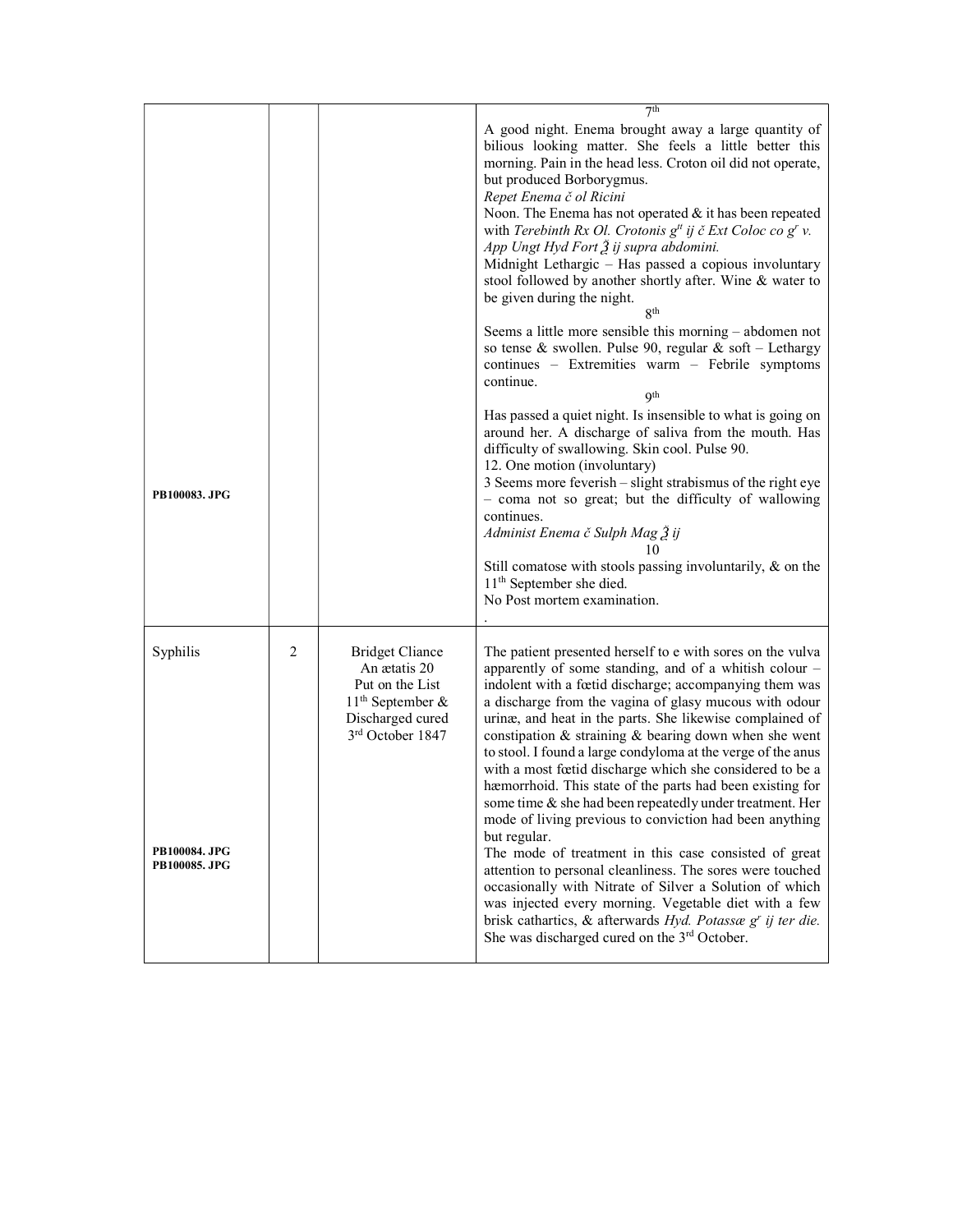| Syphilis<br>PB100086. JPG | 3 | Jane Eyres<br>Put on the List<br>$11th$ September &<br>discharged cured<br>4 <sup>th</sup> October                                                                                     | This patient presented herself with phagedænic sores all<br>round the vulva, but most extensive on the right side, she<br>stated that she had been frequently under treatment at<br>Millbank but had never been effectually cured.<br>She was also suffering from sore throat with enlargement<br>of the glands. She was of a cachectic habit, & had very<br>evidently led a very profligate life. I put her upon a<br>regimen of diet applied fomentations to the parts which<br>were considerably swelled. nitrate of Silver was<br>afterwards applied to the sores with but little benefit. I<br>gave her a Solution of <i>Hyd. Potass</i> three times a day $\&$<br>applied a mixture of the Solution of the Chloride of Zinc<br>to the sores of the strength of $\zeta i$ to the $\zeta i$ of water applied<br>daily.<br>This caused the sores to take on a healthy appearance $\&$<br>promoted a speedy cure.<br>This was the first time I had used the Sol: of the Chloride<br>of Zinc which is supplied to the ships, as a disinfecting<br>agent; & can speak highly of its qualities. The patient was<br>restored perfect health, & no bad symptoms appeared<br>during the remainder of the voyage. |
|---------------------------|---|----------------------------------------------------------------------------------------------------------------------------------------------------------------------------------------|--------------------------------------------------------------------------------------------------------------------------------------------------------------------------------------------------------------------------------------------------------------------------------------------------------------------------------------------------------------------------------------------------------------------------------------------------------------------------------------------------------------------------------------------------------------------------------------------------------------------------------------------------------------------------------------------------------------------------------------------------------------------------------------------------------------------------------------------------------------------------------------------------------------------------------------------------------------------------------------------------------------------------------------------------------------------------------------------------------------------------------------------------------------------------------------------------------------|
| Hæmatemesis               | 4 | Mary Brown<br>An aetatis 31<br>Put on the List<br>Nov <sup>r</sup> 3 <sup>rd</sup><br>& sent on shore to the<br>Colonial Hospital<br>Van Diemen's Land<br>4 <sup>th</sup> January 1848 | Came on board the "Cadet" a poor emaciated individual,<br>& lay in bed during the 1 <sup>st</sup> month in a state of apathy –<br>seeming to care for nothing earthly. She had no particular<br>complaint but sea sickness – little appetite $\&$ occasional<br>vomiting of blood from retching. My object was to alley<br>the gastric irritation $\&$ , if possible, to get her on deck. She<br>was supplied with such diet as the service admitted of $-$<br>attention was paid to the state of the stomach & bowels,<br>but she was bed ridden the greater part of the voyage -<br>occasional attacks of diarrhœa made their appearance<br>which was generally cured by the Mistura Cretæ, & she<br>was landed on the 4 <sup>th</sup> January to the Hospital                                                                                                                                                                                                                                                                                                                                                                                                                                             |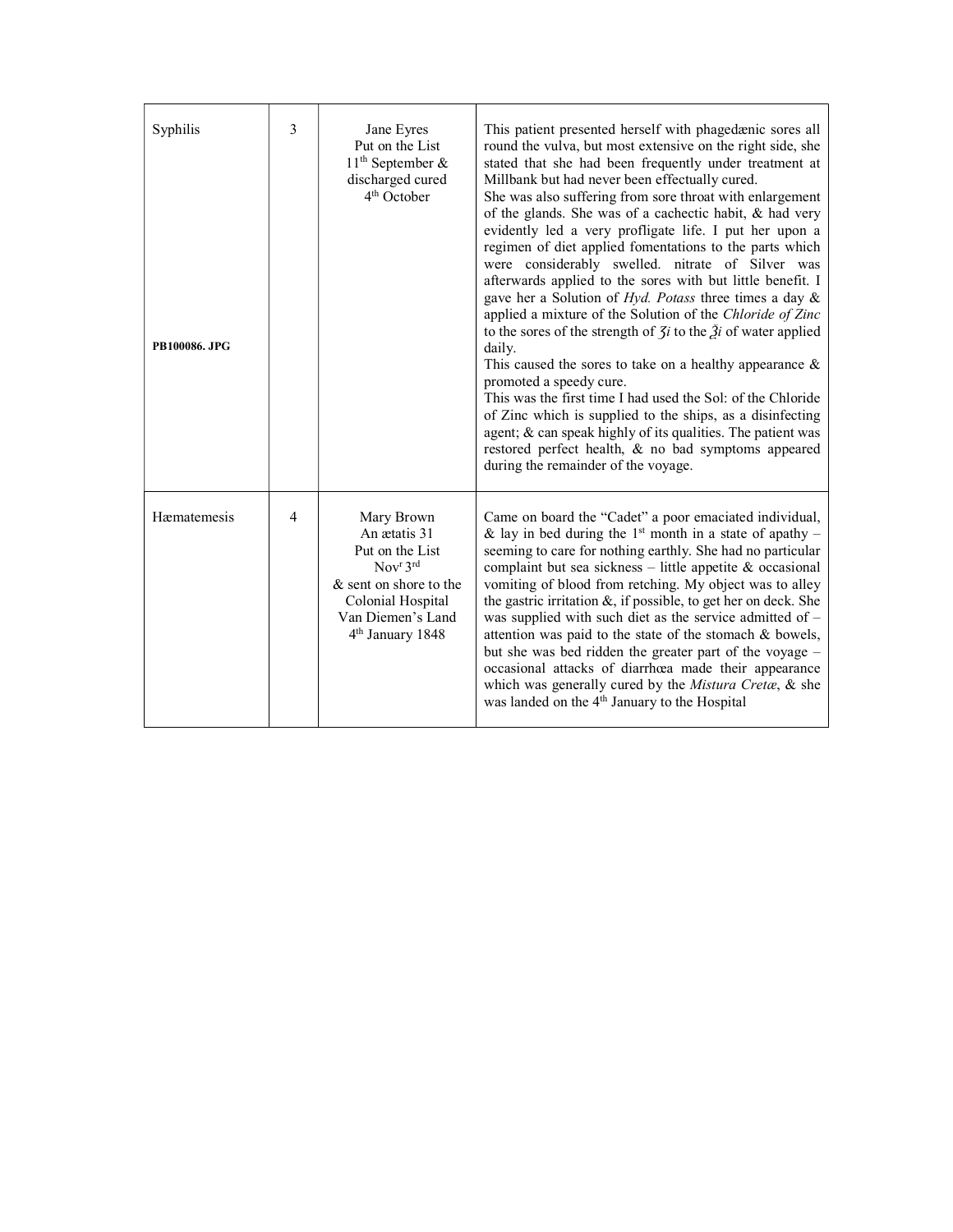|                                           |                         | <b>Numbers</b>          |                         |               |           |           |                                                         |
|-------------------------------------------|-------------------------|-------------------------|-------------------------|---------------|-----------|-----------|---------------------------------------------------------|
| <b>Diseases</b><br>Nosologically arranged | <b>Total</b>            | Discharged to<br>Duty   | Sent to the<br>Hospital | Died on board | Invalided | Remaining | Nos. of such Cases<br>as are detailed in<br>the Journal |
| Pyrexiae                                  |                         |                         |                         |               |           |           |                                                         |
| Ord. I. Febres.                           |                         |                         |                         |               |           |           |                                                         |
| Internulleates Quotutiana                 |                         |                         |                         |               |           |           |                                                         |
| Tertiana                                  |                         |                         |                         |               |           |           |                                                         |
| Continua Synochus                         |                         |                         |                         |               |           |           |                                                         |
| Typhus                                    | $\mathbf{1}$            |                         |                         | $\mathbf{1}$  |           |           |                                                         |
| Ephemera                                  | $\overline{2}$          | $\overline{c}$          |                         |               |           |           |                                                         |
| Ord. II. Phlegmasiae.                     |                         |                         |                         |               |           |           |                                                         |
| Phlogosis                                 | 1                       | 1                       |                         |               |           |           |                                                         |
| Pneumonia Gastric                         | $\overline{c}$          | 1                       | 1                       |               |           |           |                                                         |
| Rheumatismus                              | $\overline{\mathbf{3}}$ | $\overline{\mathbf{3}}$ |                         |               |           |           |                                                         |
| Pleuritis                                 | $\mathbf{1}$            | $\,1$                   |                         |               |           |           |                                                         |
| Chronic Hepatitis                         | $\mathbf{1}$            | $\mathbf{1}$            |                         |               |           |           |                                                         |
| Opthalmia                                 | $\overline{2}$          | $\overline{2}$          |                         |               |           |           |                                                         |
| Ord. III. Exanthemata.                    |                         |                         |                         |               |           |           |                                                         |
| Variola                                   |                         |                         |                         |               |           |           |                                                         |
| Rubeola                                   |                         |                         |                         |               |           |           |                                                         |
| Erysipelas                                |                         |                         |                         |               |           |           |                                                         |
| Vaccina                                   |                         |                         |                         |               |           |           |                                                         |
| Ord. IV. Haemorrhagiae                    |                         |                         |                         |               |           |           |                                                         |
| Haemoptysis                               |                         |                         |                         |               |           |           |                                                         |
| Menorrhagia                               | $\mathbf{1}$            | 1                       |                         |               |           |           |                                                         |
| Parturitio                                | $\mathbf{1}$            | $\mathbf{1}$            |                         |               |           |           |                                                         |
| Hæmatemesis                               | $\overline{c}$          | $\mathbf{1}$            | $\mathbf{1}$            |               |           |           |                                                         |
| Ord. V. Profluvia.                        |                         |                         |                         |               |           |           |                                                         |
| Catarrhus                                 | 14                      | 14                      |                         |               |           |           |                                                         |
| Dysenteria                                |                         |                         |                         |               |           |           |                                                         |
| Neuroses.                                 |                         |                         |                         |               |           |           |                                                         |
| Ord. I. Comata.                           |                         |                         |                         |               |           |           |                                                         |
| Apoplexia                                 |                         |                         |                         |               |           |           |                                                         |
| Epilesia                                  | 1                       | $\mathbf{1}$            |                         |               |           |           |                                                         |
| Ord. II. Adynamiae.                       |                         |                         |                         |               |           |           |                                                         |
| Dyspepsia                                 | $\sqrt{8}$              | $\overline{8}$          |                         |               |           |           |                                                         |
| Ord. III. Spasmi.                         |                         |                         |                         |               |           |           |                                                         |
| Asthma                                    |                         |                         |                         |               |           |           |                                                         |
| Diarrhoea                                 | $\overline{4}$          | $\overline{4}$          |                         |               |           |           |                                                         |
| Colica                                    |                         |                         |                         |               |           |           |                                                         |
| Ord. Iv. Vesaniae.                        |                         |                         |                         |               |           |           |                                                         |
| Amentia                                   |                         |                         |                         |               |           |           |                                                         |
| Mania                                     |                         |                         |                         |               |           |           |                                                         |
|                                           |                         |                         |                         |               |           |           |                                                         |

### A Nosological Synopsis of the Sick Book kept during the Period of this Journal, in conformity with the 30<sup>th</sup> Article of the Surgeons' Instructions.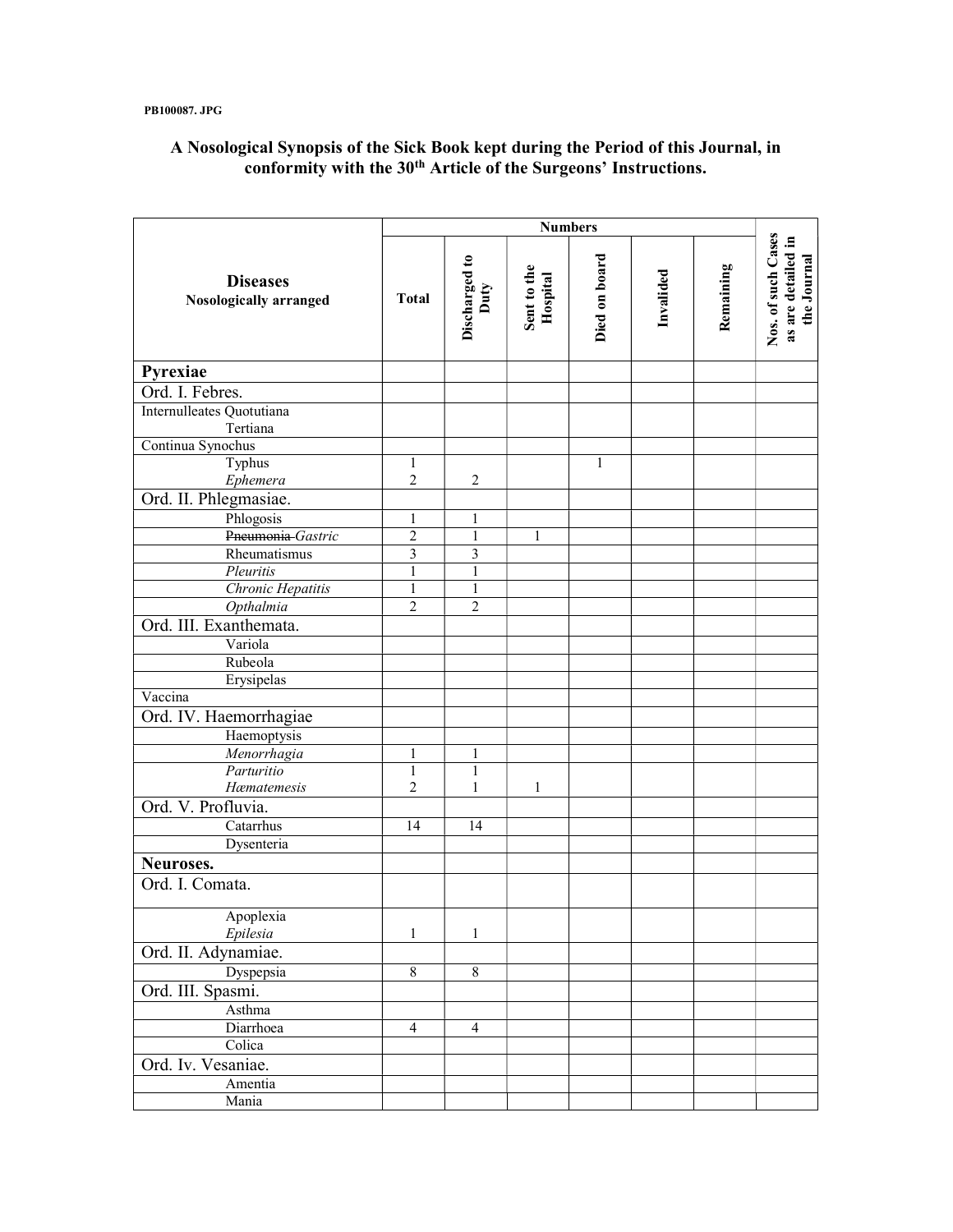| Cachexiae.                                                                                                |                                                                                                            |                |                         |   |  |  |  |  |  |
|-----------------------------------------------------------------------------------------------------------|------------------------------------------------------------------------------------------------------------|----------------|-------------------------|---|--|--|--|--|--|
| Ord. I. Marcores.                                                                                         |                                                                                                            |                |                         |   |  |  |  |  |  |
| Tabes                                                                                                     |                                                                                                            |                |                         |   |  |  |  |  |  |
| Ord. II. Intumescentiae.                                                                                  |                                                                                                            |                |                         |   |  |  |  |  |  |
| Anasarca                                                                                                  |                                                                                                            |                |                         |   |  |  |  |  |  |
| Ascites                                                                                                   |                                                                                                            |                |                         |   |  |  |  |  |  |
| Hydrothorax                                                                                               |                                                                                                            |                |                         |   |  |  |  |  |  |
| Ord. III. Impetigines.                                                                                    |                                                                                                            |                |                         |   |  |  |  |  |  |
| Syphilis                                                                                                  | 3                                                                                                          | $\overline{2}$ | 1                       |   |  |  |  |  |  |
| Scrophula                                                                                                 |                                                                                                            |                |                         |   |  |  |  |  |  |
| Icterus                                                                                                   |                                                                                                            |                |                         |   |  |  |  |  |  |
| Scorbutus                                                                                                 |                                                                                                            |                |                         |   |  |  |  |  |  |
| Locales.                                                                                                  |                                                                                                            |                |                         |   |  |  |  |  |  |
| Ord. I. Dysaethesiae.                                                                                     |                                                                                                            |                |                         |   |  |  |  |  |  |
| Amaurosis                                                                                                 |                                                                                                            |                |                         |   |  |  |  |  |  |
| Ord. II. Dysorexiae.                                                                                      |                                                                                                            |                |                         |   |  |  |  |  |  |
| Ord. III. Dyscinesiae.                                                                                    |                                                                                                            |                |                         |   |  |  |  |  |  |
| Ord. IV. Apocenoses.                                                                                      |                                                                                                            |                |                         |   |  |  |  |  |  |
| Gonorrhoea                                                                                                | 1                                                                                                          | 1              |                         |   |  |  |  |  |  |
| Ord. V. Epischeses                                                                                        |                                                                                                            |                |                         |   |  |  |  |  |  |
| Ischuria                                                                                                  |                                                                                                            |                |                         |   |  |  |  |  |  |
| Obstipatio                                                                                                | 7                                                                                                          | 7              |                         |   |  |  |  |  |  |
| Dysuria                                                                                                   |                                                                                                            |                |                         |   |  |  |  |  |  |
| Ord. VI. Tumores.                                                                                         |                                                                                                            |                |                         |   |  |  |  |  |  |
| Aneurisma                                                                                                 |                                                                                                            |                |                         |   |  |  |  |  |  |
| Ord. VII. Ectopiae.                                                                                       |                                                                                                            |                |                         |   |  |  |  |  |  |
| Hernia                                                                                                    |                                                                                                            |                |                         |   |  |  |  |  |  |
| Prolapsus                                                                                                 |                                                                                                            |                |                         |   |  |  |  |  |  |
| Luxatio                                                                                                   |                                                                                                            |                |                         |   |  |  |  |  |  |
| Ord. VIII. Dialyses.                                                                                      |                                                                                                            |                |                         |   |  |  |  |  |  |
| Abscess Vulnus                                                                                            | 1                                                                                                          | 1              |                         |   |  |  |  |  |  |
| Ulcus                                                                                                     | 2                                                                                                          | $\overline{2}$ |                         |   |  |  |  |  |  |
| Contusio                                                                                                  | 3                                                                                                          | 3              |                         |   |  |  |  |  |  |
| <b>GENERAL TOTAL</b>                                                                                      | 61                                                                                                         | 57             | $\overline{\mathbf{3}}$ | 1 |  |  |  |  |  |
|                                                                                                           | NOTE.—Medical Officers are desired particularly to Notice that the Numbers in each Disease and the general |                |                         |   |  |  |  |  |  |
| Total must not only correspond with the Sick Book, but also with the particulars contained in the several |                                                                                                            |                |                         |   |  |  |  |  |  |
| Nosological Returns for the period.                                                                       |                                                                                                            |                |                         |   |  |  |  |  |  |